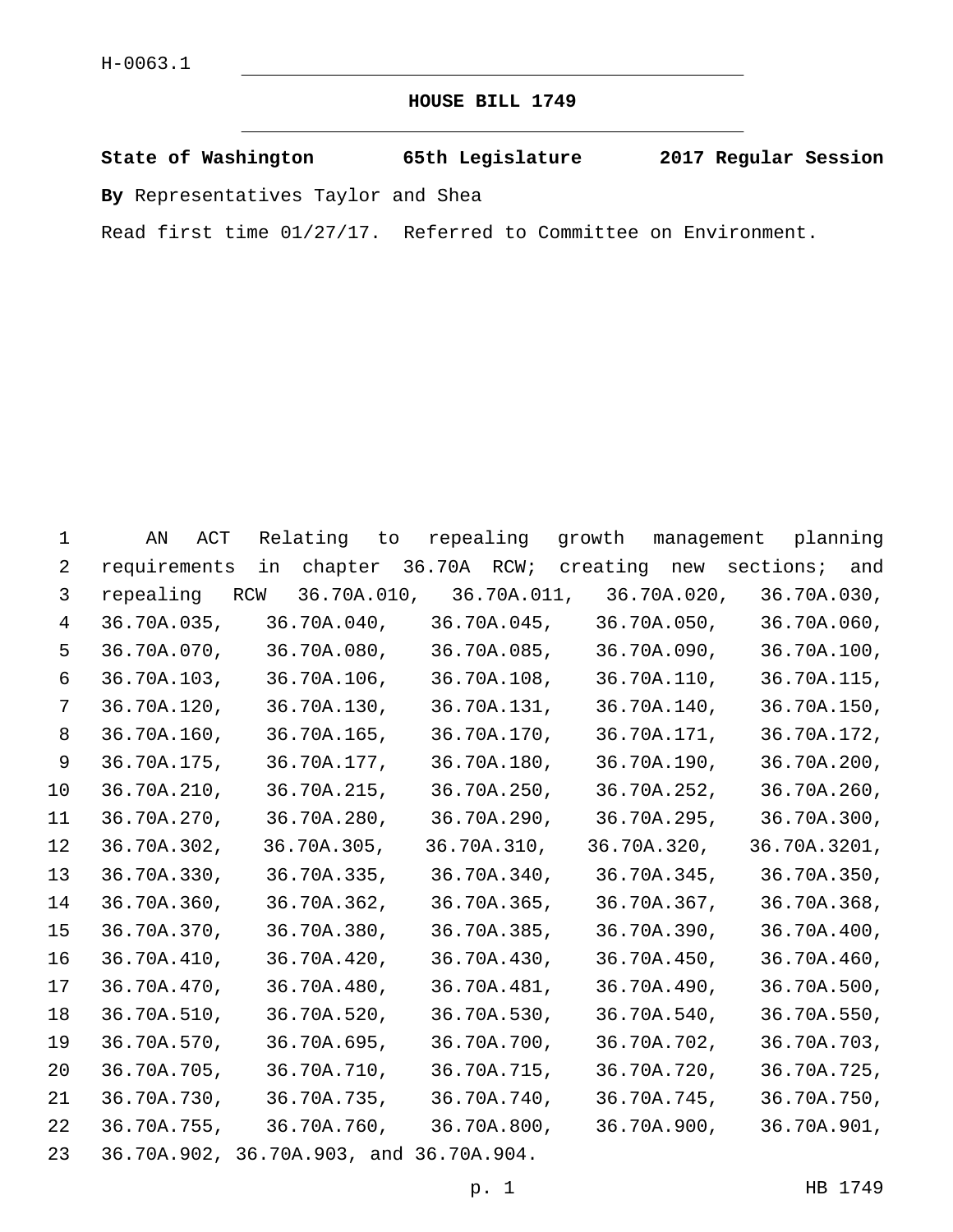BE IT ENACTED BY THE LEGISLATURE OF THE STATE OF WASHINGTON:

 NEW SECTION. **Sec. 1.** The legislature finds that the growth management planning requirements established in chapter 36.70A RCW, the growth management act, create compliance costs that are a significant burden to taxpayers and inappropriate redirection of limited financial resources away from essential local government functions. The legislature finds also that the growth management act creates unfunded mandates for counties and cities facing numerous fiscal challenges.

 The legislature further finds that local governments have sufficient expertise and ability to make thoughtful land use and planning decisions that are consistent with local needs and preferences, and that a state-directed approach to land use and planning disregards the insight and responsiveness that can only be accessed through local decision makers. The legislature, therefore, intends to repeal chapter 36.70A RCW, the growth management act.

 NEW SECTION. **Sec. 2.** The following acts or parts of acts are each repealed:

 (1) RCW 36.70A.010 (Legislative findings) and 1990 1st ex.s. c 17 s  $1i$ 

(2) RCW 36.70A.011 (Findings—Rural lands) and 2002 c 212 s 1;

 (3) RCW 36.70A.020 (Planning goals) and 2002 c 154 s 1 & 1990 1st 23 ex.s. c 17 s 2;

(4) RCW 36.70A.030 (Definitions) and 2012 c 21 s 1;

 (5) RCW 36.70A.035 (Public participation—Notice provisions) and 2015 c 25 s 1, 1999 c 315 s 708, & 1997 c 429 s 9;

 (6) RCW 36.70A.040 (Who must plan—Summary of requirements— Resolution for partial planning—Development regulations must implement comprehensive plans) and 2014 c 147 s 1, 2000 c 36 s 1, 1998 c 171 s 1, 1995 c 400 s 1, 1993 sp.s. c 6 s 1, & 1990 1st ex.s. 31 c 17 s 4;

 (7) RCW 36.70A.045 (Phasing of comprehensive plan submittal) and 1991 sp.s. c 32 s 15;33

 (8) RCW 36.70A.050 (Guidelines to classify agriculture, forest, and mineral lands and critical areas) and 1990 1st ex.s. c 17 s 5;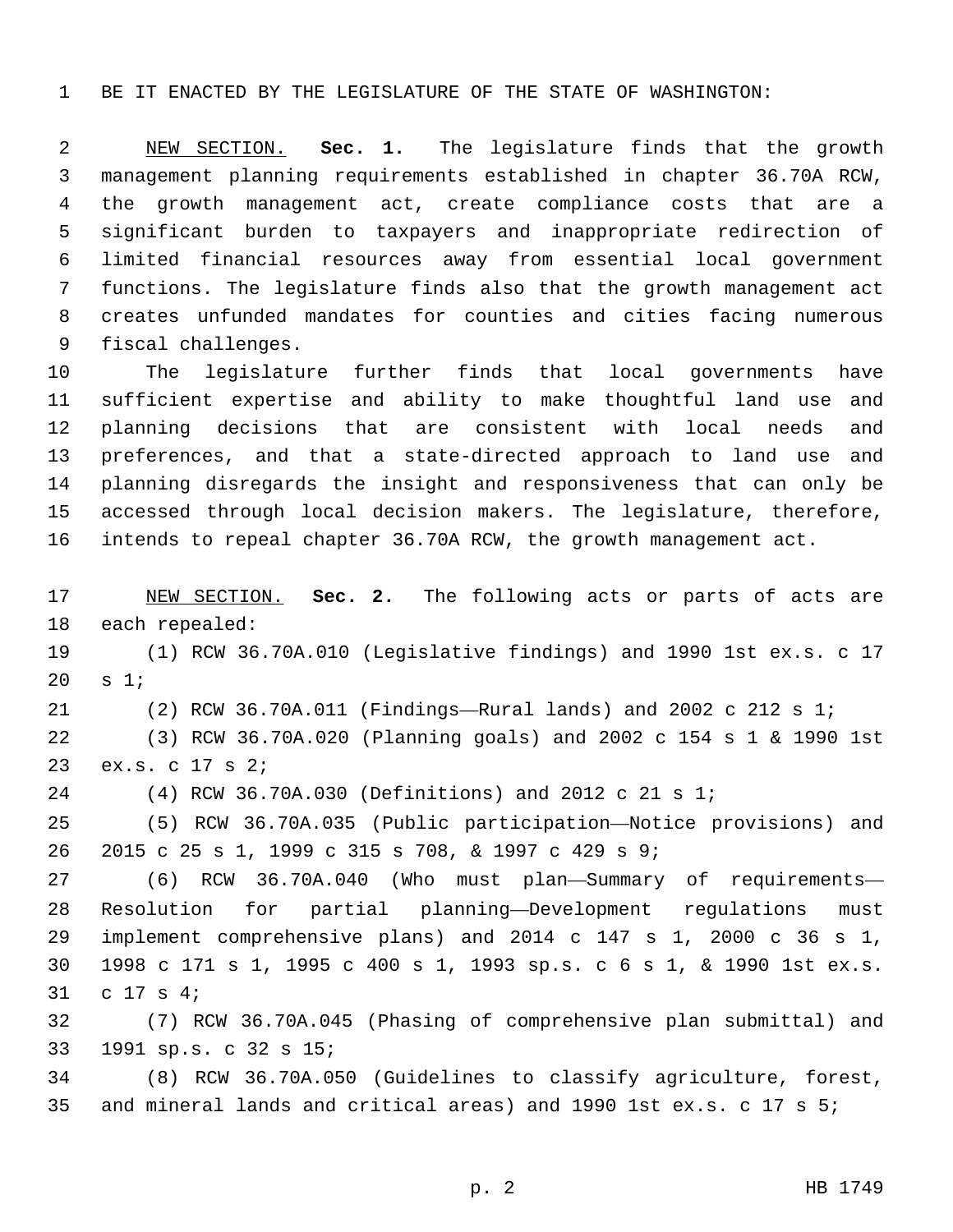(9) RCW 36.70A.060 (Natural resource lands and critical areas— Development regulations) and 2014 c 147 s 2, 2005 c 423 s 3, 1998 c 286 s 5, 1991 sp.s. c 32 s 21, & 1990 1st ex.s. c 17 s 6; (10) RCW 36.70A.070 (Comprehensive plans—Mandatory elements) and 2015 c 241 s 2, 2010 1st sp.s. c 26 s 6, 2005 c 360 s 2, (2005 c 477 s 1 expired August 31, 2005), 2004 c 196 s 1, & 2003 c 152 s 1; (11) RCW 36.70A.080 (Comprehensive plans—Optional elements) and 8 2011 c 318 s 801 & 1990 1st ex.s. c 17 s 8; (12) RCW 36.70A.085 (Comprehensive plans—Port elements) and 2009 10 c s 2; (13) RCW 36.70A.090 (Comprehensive plans—Innovative techniques) 12 and 1990 1st ex.s. c 17 s 9; (14) RCW 36.70A.100 (Comprehensive plans—Must be coordinated) and 14 1990 1st ex.s. c 17 s 10; (15) RCW 36.70A.103 (State agencies required to comply with comprehensive plans) and 2002 c 68 s 15, 2001 2nd sp.s. c 12 s 203, & 17 1991 sp.s. c 32 s 4; (16) RCW 36.70A.106 (Comprehensive plans—Development regulations —Transmittal to state—Amendments—Expedited review) and 2004 c 197 s 20 1 & 1991 sp.s. c 32 s 8; (17) RCW 36.70A.108 (Comprehensive plans—Transportation element— Multimodal transportation improvements and strategies) and 2005 c 328 23  $s 1;$  (18) RCW 36.70A.110 (Comprehensive plans—Urban growth areas) and 25 2010 c 211 s 1; (19) RCW 36.70A.115 (Comprehensive plans and development regulations must provide sufficient land capacity for development) 28 and 2009 c 121 s 3 & 2003 c 333 s 1; (20) RCW 36.70A.120 (Planning activities and capital budget decisions—Implementation in conformity with comprehensive plan) and 1993 sp.s. c 6 s 3 & 1990 1st ex.s. c 17 s 12;31 (21) RCW 36.70A.130 (Comprehensive plans—Review procedures and 33 schedules—Amendments) and 2012 c 191 s 1; (22) RCW 36.70A.131 (Mineral resource lands—Review of related designations and development regulations) and 1998 c 286 s 7; (23) RCW 36.70A.140 (Comprehensive plans—Ensure public participation) and 1995 c 347 s 107 & 1990 1st ex.s. c 17 s 14; (24) RCW 36.70A.150 (Identification of lands useful for public purposes) and 1991 c 322 s 23 & 1990 1st ex.s. c 17 s 15;

p. 3 HB 1749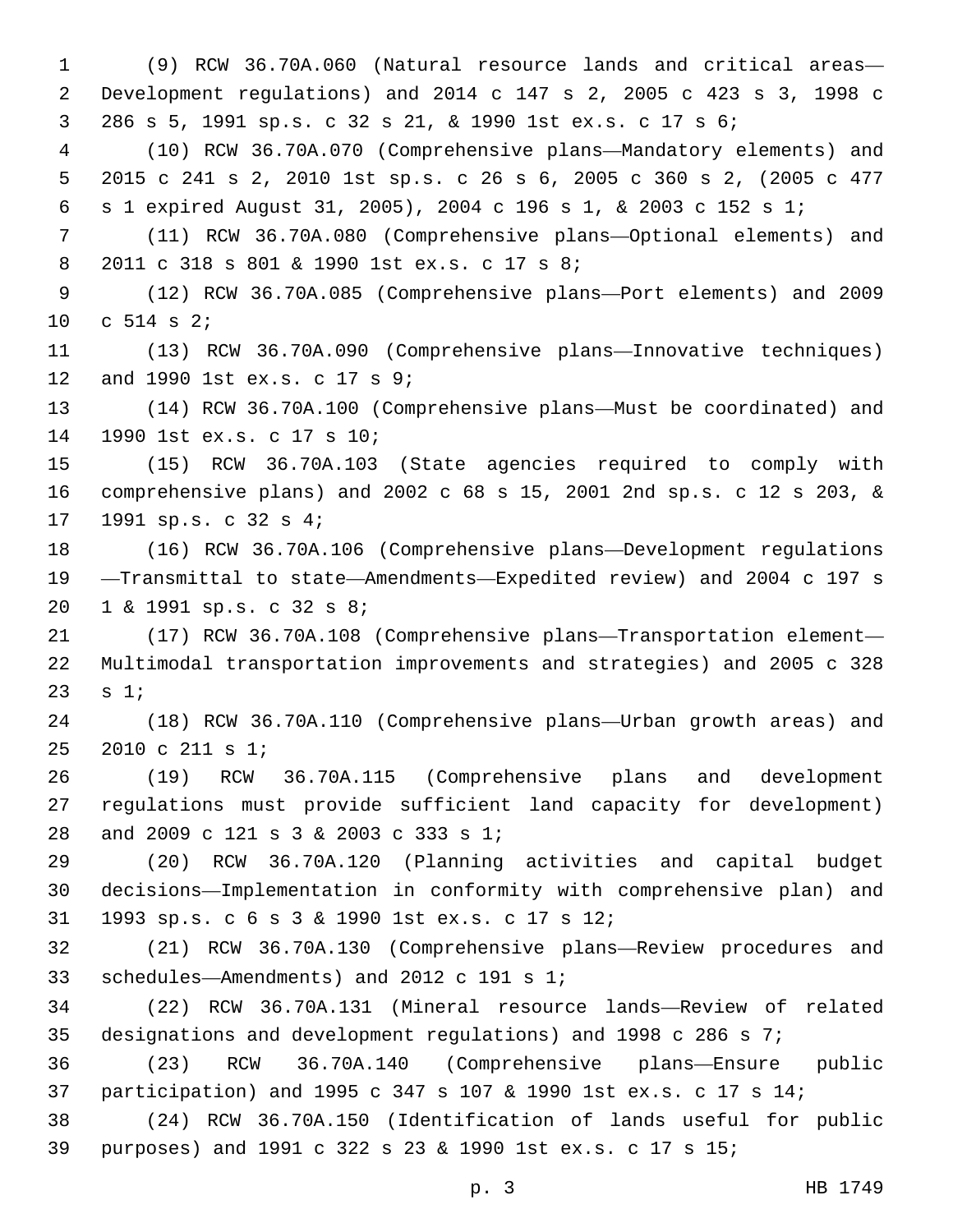(25) RCW 36.70A.160 (Identification of open space corridors— Purchase authorized) and 1992 c 227 s 1 & 1990 1st ex.s. c 17 s 16; (26) RCW 36.70A.165 (Property designated as greenbelt or open space—Not subject to adverse possession) and 1997 c 429 s 41; (27) RCW 36.70A.170 (Natural resource lands and critical areas— Designations) and 1990 1st ex.s. c 17 s 17;6 (28) RCW 36.70A.171 (Playing fields—Compliance with this chapter) 8 and 2005 c 423 s 5; (29) RCW 36.70A.172 (Critical areas—Designation and protection— Best available science to be used) and 2010 c 211 s 3 & 1995 c 347 s 105; (30) RCW 36.70A.175 (Wetlands to be delineated in accordance with 13 manual) and 1995 c 382 s 12; (31) RCW 36.70A.177 (Agricultural lands—Innovative zoning techniques—Accessory uses) and 2006 c 147 s 1, 2004 c 207 s 1, & 1997 16 c 429 s 23; (32) RCW 36.70A.180 (Chapter implementation—Intent) and 2012 1st sp.s. c 5 s 3 & 1990 1st ex.s. c 17 s 19;18 (33) RCW 36.70A.190 (Technical assistance, procedural criteria, grants, and mediation services) and 1991 sp.s. c 32 s 3 & 1990 1st 21 ex.s. c 17 s 20; (34) RCW 36.70A.200 (Siting of essential public facilities— Limitation on liability) and 2013 c 275 s 5, 2011 c 60 s 17, 2010 c 62 s 1, 2002 c 68 s 2, 2001 2nd sp.s. c 12 s 205, 1998 c 171 s 3, & 1991 sp.s. c 32 s 1;25 (35) RCW 36.70A.210 (Countywide planning policies) and 2009 c 121 s 2, 1998 c 171 s 4, 1994 c 249 s 28, 1993 sp.s. c 6 s 4, & 1991 sp.s.  $C$  32 s  $2i$  (36) RCW 36.70A.215 (Review and evaluation program) and 2011 c 30 353 s 3 & 1997 c 429 s 25; (37) RCW 36.70A.250 (Growth management hearings board—Creation— Members) and 2010 c 211 s 4, 1994 c 249 s 29, & 1991 sp.s. c 32 s 5; (38) RCW 36.70A.252 (Growth management hearings board— Consolidation into environmental and land use hearings office) and 35 2010 c 210 s 15; (39) RCW 36.70A.260 (Growth management hearings board—Regional panels) and 2010 c 211 s 5, 1994 c 249 s 30, & 1991 sp.s. c 32 s 6; (40) RCW 36.70A.270 (Growth management hearings board—Conduct, procedure, and compensation) and 2010 c 211 s 6, 2010 c 210 s 16,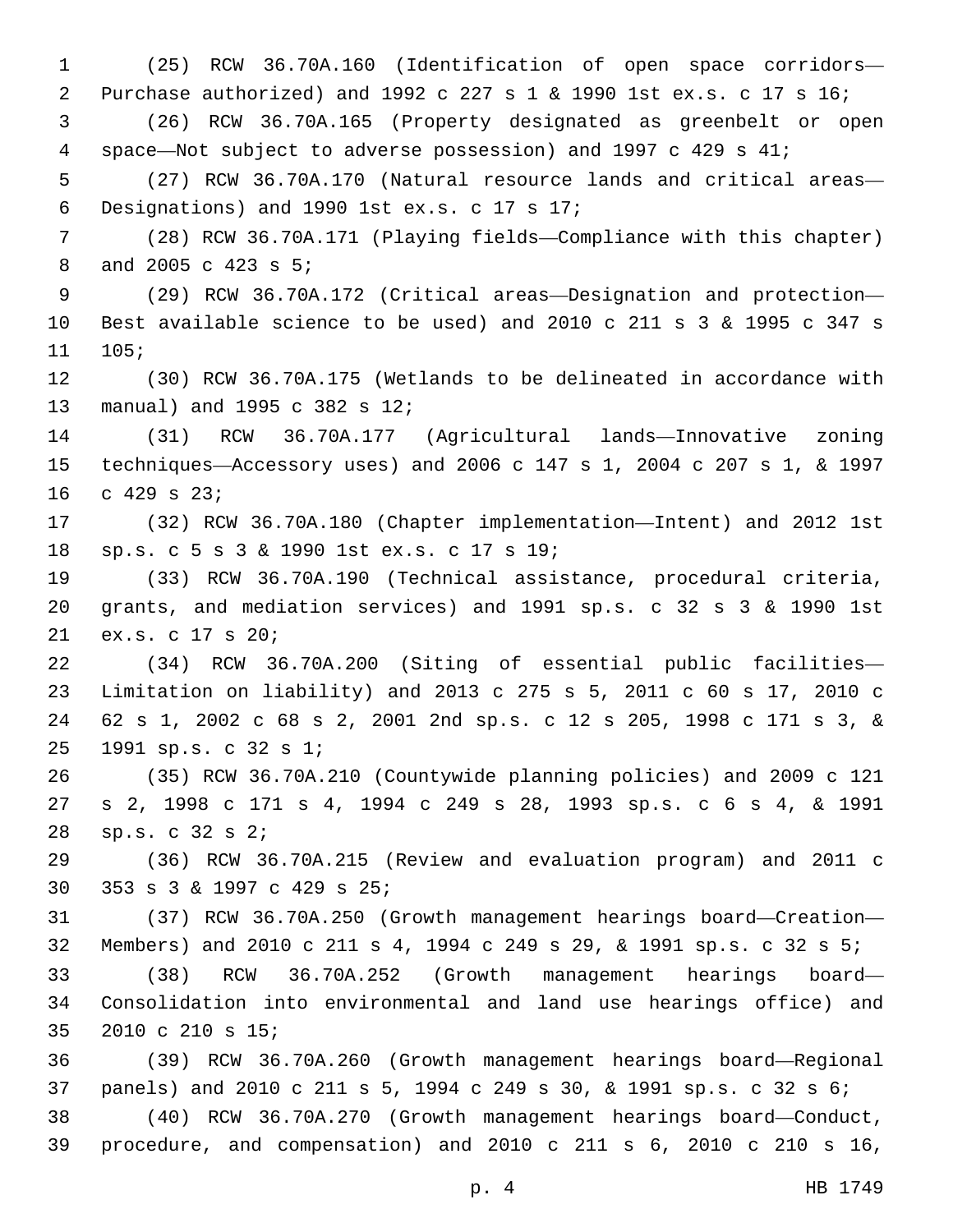1997 c 429 s 11, 1996 c 325 s 1, 1994 c 257 s 1, & 1991 sp.s. c 32 s 2 7; (41) RCW 36.70A.280 (Growth management hearings board—Matters subject to review) and 2014 c 147 s 3, 2011 c 360 s 17, 2010 c 211 s 7, 2008 c 289 s 5, 2003 c 332 s 2, 1996 c 325 s 2, 1995 c 347 s 108, 1994 c 249 s 31, & 1991 sp.s. c 32 s 9;6 (42) RCW 36.70A.290 (Growth management hearings board—Petitions— Evidence) and 2011 c 277 s 1, 2010 c 211 s 8, 1997 c 429 s 12, & 1995 9 c 347 s 109; (43) RCW 36.70A.295 (Growth management hearings board—Direct judicial review) and 2010 c 211 s 9 & 1997 c 429 s 13; (44) RCW 36.70A.300 (Final orders) and 2013 c 275 s 1, 1997 c 429 s 14, 1995 c 347 s 110, & 1991 sp.s. c 32 s 11;13 (45) RCW 36.70A.302 (Growth management hearings board— Determination of invalidity—Vesting of development permits—Interim controls) and 2010 c 211 s 10 & 1997 c 429 s 16;16 (46) RCW 36.70A.305 (Expedited review) and 1996 c 325 s 4; (47) RCW 36.70A.310 (Growth management hearings board—Limitations on appeal by the state) and 2010 c 211 s 11, 1994 c 249 s 32, & 1991 sp.s. c 32 s 12;20 (48) RCW 36.70A.320 (Presumption of validity—Burden of proof— Plans and regulations) and 1997 c 429 s 20, 1995 c 347 s 111, & 1991 sp.s. c 32 s 13;23 (49) RCW 36.70A.3201 (Growth management hearings board— Legislative intent and finding) and 2010 c 211 s 12 & 1997 c 429 s 2; (50) RCW 36.70A.330 (Noncompliance) and 1997 c 429 s 21, 1995 c 347 s 112, & 1991 sp.s. c 32 s 14;27 (51) RCW 36.70A.335 (Order of invalidity issued before July 27, 29 1997) and 1997 c 429 s 22; (52) RCW 36.70A.340 (Noncompliance and sanctions) and 2013 c 225 s 604, 2011 c 120 s 2, & 1991 sp.s. c 32 s 26;31 (53) RCW 36.70A.345 (Sanctions) and 2010 c 211 s 13, 1994 c 249 s 33, & 1993 sp.s. c 6 s 5; (54) RCW 36.70A.350 (New fully contained communities) and 1991 sp.s. c 32 s 16;35 (55) RCW 36.70A.360 (Master planned resorts) and 1998 c 112 s 2 & 1991 sp.s. c 32 s 17;37 (56) RCW 36.70A.362 (Master planned resorts—Existing resort may 39 be included) and c  $382$  s  $1$ ;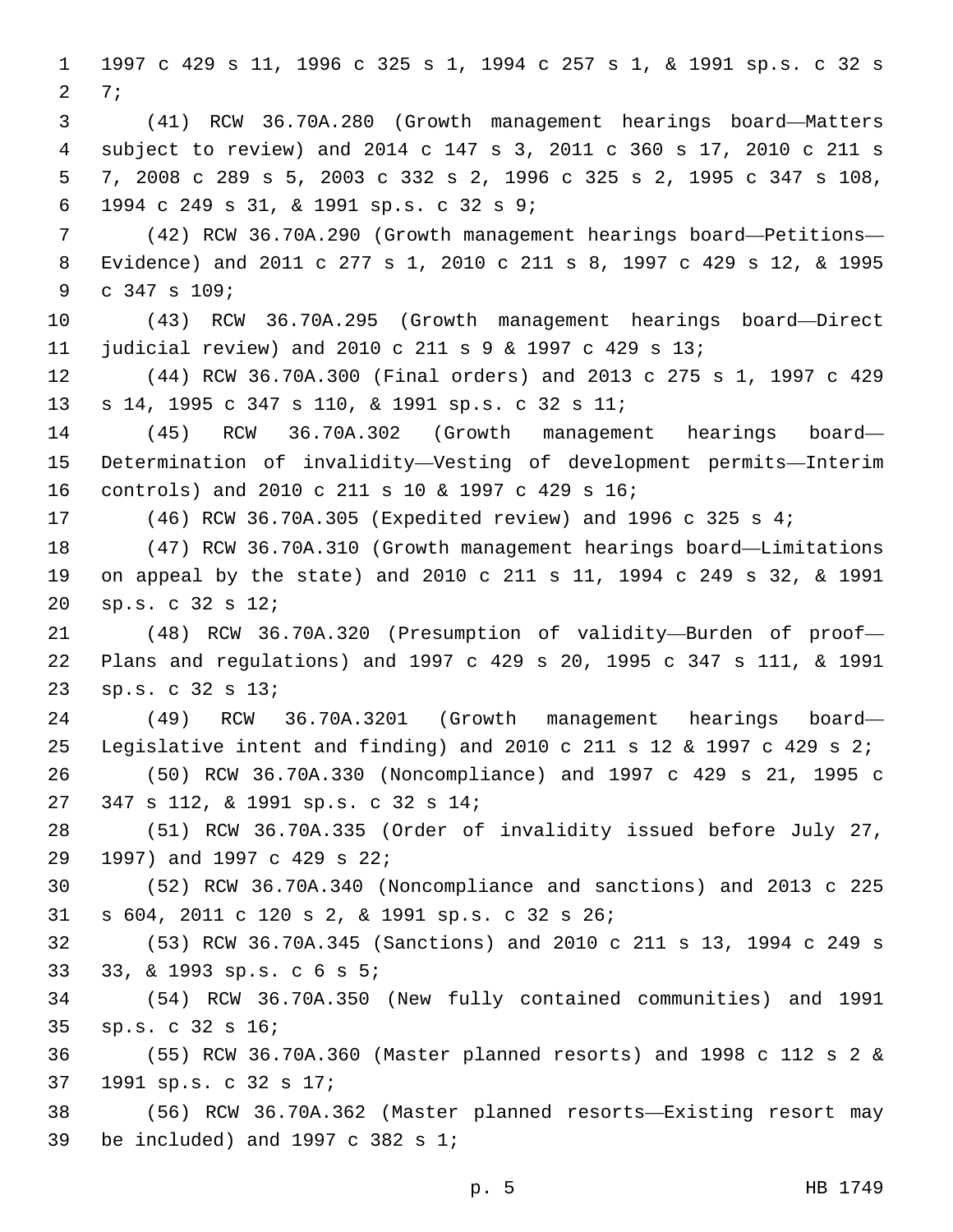(57) RCW 36.70A.365 (Major industrial developments) and 1995 c 2 190 s 1; (58) RCW 36.70A.367 (Major industrial developments—Master planned locations) and 2014 c 149 s 1, 2007 c 433 s 1, 2004 c 208 s 1, 2003 c 88 s 1, 2002 c 306 s 1, 2001 c 326 s 1, 1998 c 289 s 2, 1997 c 402 s 1, & 1996 c 167 s 2;6 (59) RCW 36.70A.368 (Major industrial developments—Master planned locations—Reclaimed surface coal mine sites) and 2007 c 194 s 1; (60) RCW 36.70A.370 (Protection of private property) and 1991 10 sp.s. c 32 s 18; (61) RCW 36.70A.380 (Extension of designation date) and 1991 sp.s. c 32 s 39;12 (62) RCW 36.70A.385 (Environmental planning pilot projects) and 1998 c 245 s 30, 1995 c 399 s 43, & 1991 sp.s. c 32 s 20; (63) RCW 36.70A.390 (Moratoria, interim zoning controls—Public hearing—Limitation on length—Exceptions) and 1992 c 207 s 6; (64) RCW 36.70A.400 (Accessory apartments) and 1993 c 478 s 11; (65) RCW 36.70A.410 (Treatment of residential structures occupied 19 by persons with handicaps) and 1993 c 478 s 23; (66) RCW 36.70A.420 (Transportation projects—Findings—Intent) 21 and 1994 c 258 s 1; (67) RCW 36.70A.430 (Transportation projects—Collaborative review 23 process) and c  $258$  s  $2i$  (68) RCW 36.70A.450 (Family day-care provider's home facility— County or city may not prohibit in residential or commercial area— Conditions) and 2007 c 17 s 13, 2003 c 286 s 5, 1995 c 49 s 3, & 1994 27 c 273 s 17; (69) RCW 36.70A.460 (Watershed restoration projects—Permit processing—Fish habitat enhancement project) and 2014 c 120 s 15, 2003 c 39 s 21, 1998 c 249 s 11, & 1995 c 378 s 11; (70) RCW 36.70A.470 (Project review—Amendment suggestion 32 procedure—Definitions) and 1995 c 347 s 102; (71) RCW 36.70A.480 (Shorelines of the state) and 2010 c 107 s 2, 2003 c 321 s 5, & 1995 c 347 s 104;34 (72) RCW 36.70A.481 (Construction—Chapter 347, Laws of 1995) and 36 1995 c 382 s 13; (73) RCW 36.70A.490 (Growth management planning and environmental review fund—Established) and 2012 1st sp.s. c 1 s 309 & 1995 c 347 s 39 115;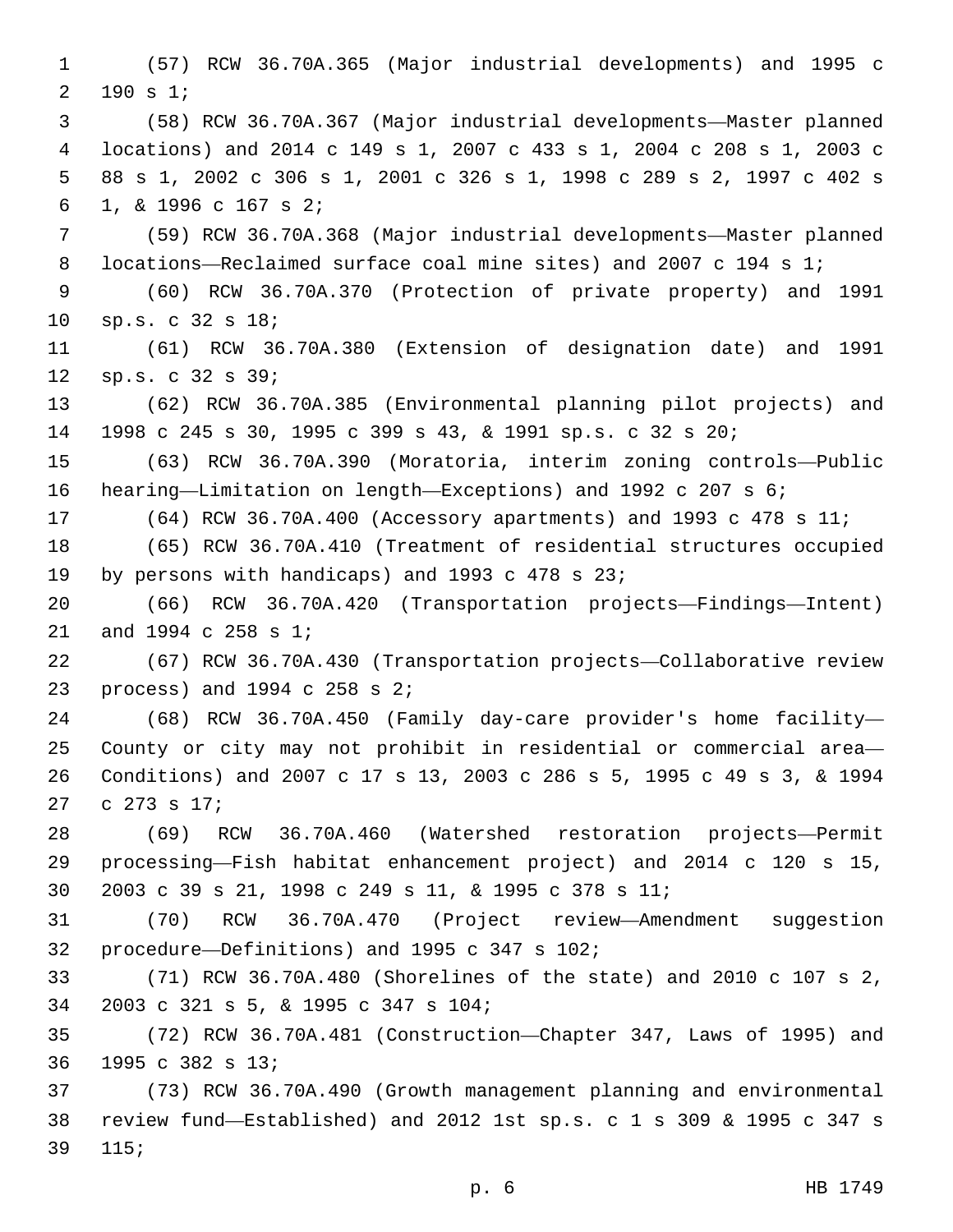(74) RCW 36.70A.500 (Growth management planning and environmental review fund—Awarding of grant or loan—Procedures) and 2012 1st sp.s. c 1 s 310, 1997 c 429 s 28, & 1995 c 347 s 116;3 (75) RCW 36.70A.510 (General aviation airports) and 1996 c 239 s 5;5 (76) RCW 36.70A.520 (National historic towns—Designation) and 7 2000 c 196 s 1; (77) RCW 36.70A.530 (Land use development incompatible with military installation not allowed—Revision of comprehensive plans and 10 development regulations) and 2004 c 28 s  $2i$  (78) RCW 36.70A.540 (Affordable housing incentive programs—Low- income housing units) and 2009 c 80 s 1 & 2006 c 149 s 2; (79) RCW 36.70A.550 (Aquifer conservation zones) and 2007 c 159 s 14 1*;*  (80) RCW 36.70A.570 (Regulation of forest practices) and 2007 c 16 236 s 2; (81) RCW 36.70A.695 (Development regulations—Jurisdictions specified—Electric vehicle infrastructure) and 2009 c 459 s 12; (82) RCW 36.70A.700 (Purpose—Intent—2011 c 360) and 2011 c 360 s 20 1; (83) RCW 36.70A.702 (Construction) and 2011 c 360 s 15; (84) RCW 36.70A.703 (Definitions) and 2011 c 360 s 2; (85) RCW 36.70A.705 (Voluntary stewardship program established— 24 Administered by commission—Agency participation) and 2011 c 360 s 3; (86) RCW 36.70A.710 (Critical areas protection—Alternative to RCW 36.70A.060—County's responsibilities—Procedures) and 2011 c 360 s 4; (87) RCW 36.70A.715 (Funding by commission—County's duties— 28 Watershed group established) and 2011 c 360 s 5; (88) RCW 36.70A.720 (Watershed group's duties—Work plan— 30 Conditional priority funding) and 2011 c 360 s 6; (89) RCW 36.70A.725 (Technical review of work plan—Time frame for 32 action by director) and 2011 c 360 s  $7:32$  (90) RCW 36.70A.730 (Report by watershed group—Director consults with statewide advisory committee) and 2011 c 360 s 8; (91) RCW 36.70A.735 (When work plan is not approved, fails, or is unfunded—County's duties—Rules) and 2011 c 360 s 9; (92) RCW 36.70A.740 (Commission's duties—Timelines) and 2011 c 38 360 s 10;